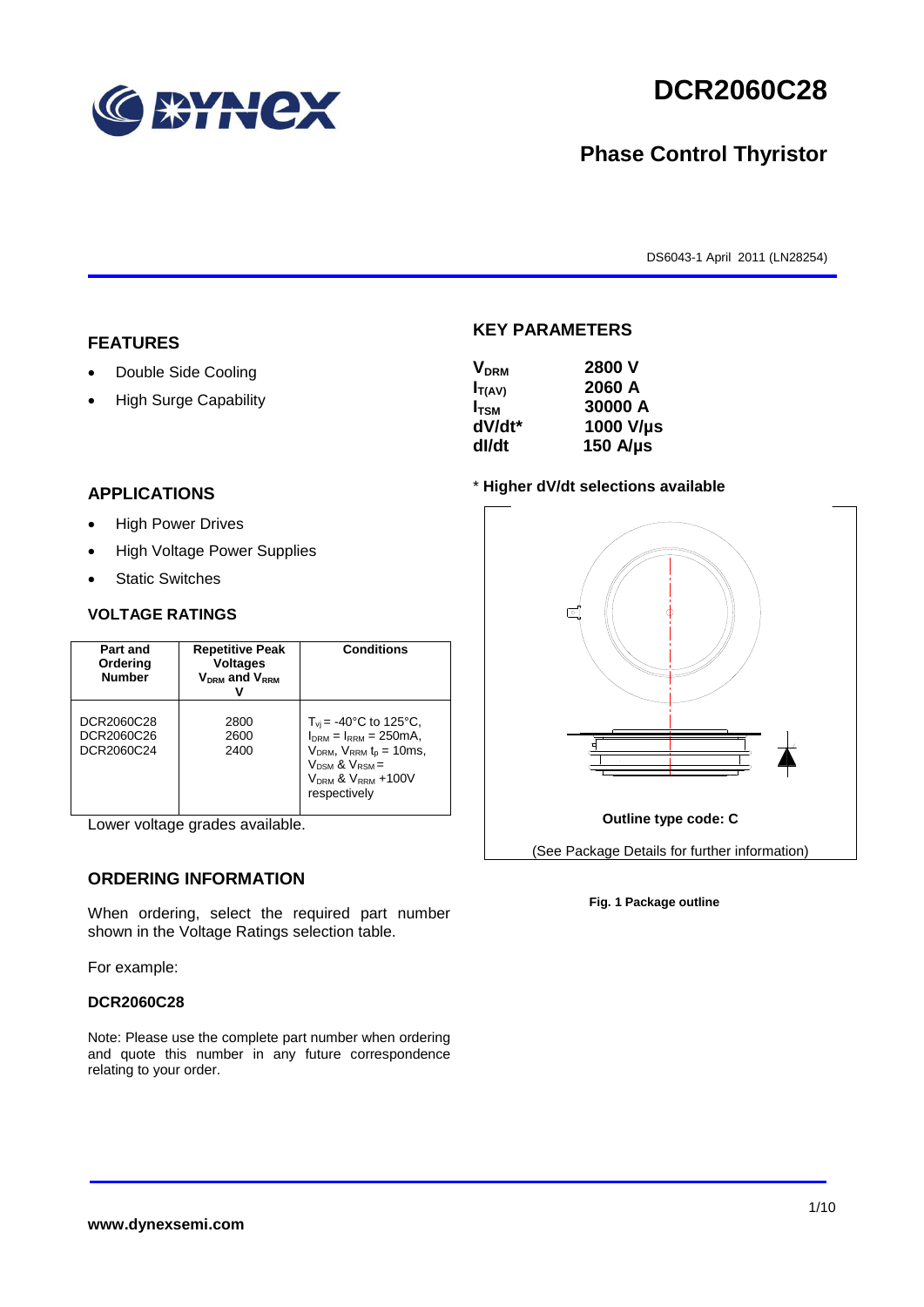

### **CURRENT RATINGS**

**Tcase = 60°C unless stated otherwise**

| Symbol             | <b>Parameter</b>                     | <b>Test Conditions</b>   | Max. | <b>Units</b> |  |
|--------------------|--------------------------------------|--------------------------|------|--------------|--|
| Double Side Cooled |                                      |                          |      |              |  |
| $I_{T(AV)}$        | Mean on-state current                | Half wave resistive load | 2060 | A            |  |
| $I_{T(RMS)}$       | RMS value                            | $\overline{\phantom{a}}$ | 3230 | Α            |  |
| Iт                 | Continuous (direct) on-state current | $\overline{\phantom{a}}$ | 2910 | Α            |  |

### **SURGE RATINGS**

| Symbol       | <b>Parameter</b>                        | <b>Test Conditions</b>                           | Max. | <b>Units</b>      |
|--------------|-----------------------------------------|--------------------------------------------------|------|-------------------|
| <b>I</b> TSM | Surge (non-repetitive) on-state current | 10ms half sine, $T_{\text{case}} = 125^{\circ}C$ | 30.0 | kA                |
| $l^2t$       | $I2t$ for fusing                        | $V_R = 0$                                        | 4.50 | MA <sup>2</sup> s |

### **THERMAL AND MECHANICAL RATINGS**

| Symbol           | <b>Parameter</b>                      | <b>Test Conditions</b>    |    | Min.  | Max.   | <b>Units</b> |
|------------------|---------------------------------------|---------------------------|----|-------|--------|--------------|
| $R_{th(j-c)}$    | Thermal resistance – junction to case | Double side cooled        | DC |       | 0.0125 | °C/W         |
| $R_{th(c-h)}$    | Thermal resistance – case to heatsink | Double side cooled        | DC |       | 0.004  | °C/W         |
| $T_{\nu j}$      | Virtual junction temperature          | <b>Blocking VDRM/VRRM</b> |    |       | 125    | °C           |
| $T_{\text{stg}}$ | Storage temperature range             |                           |    | $-40$ | 140    | °C           |
| $F_m$            | Clamping force                        |                           |    | 40    | 50     | kN           |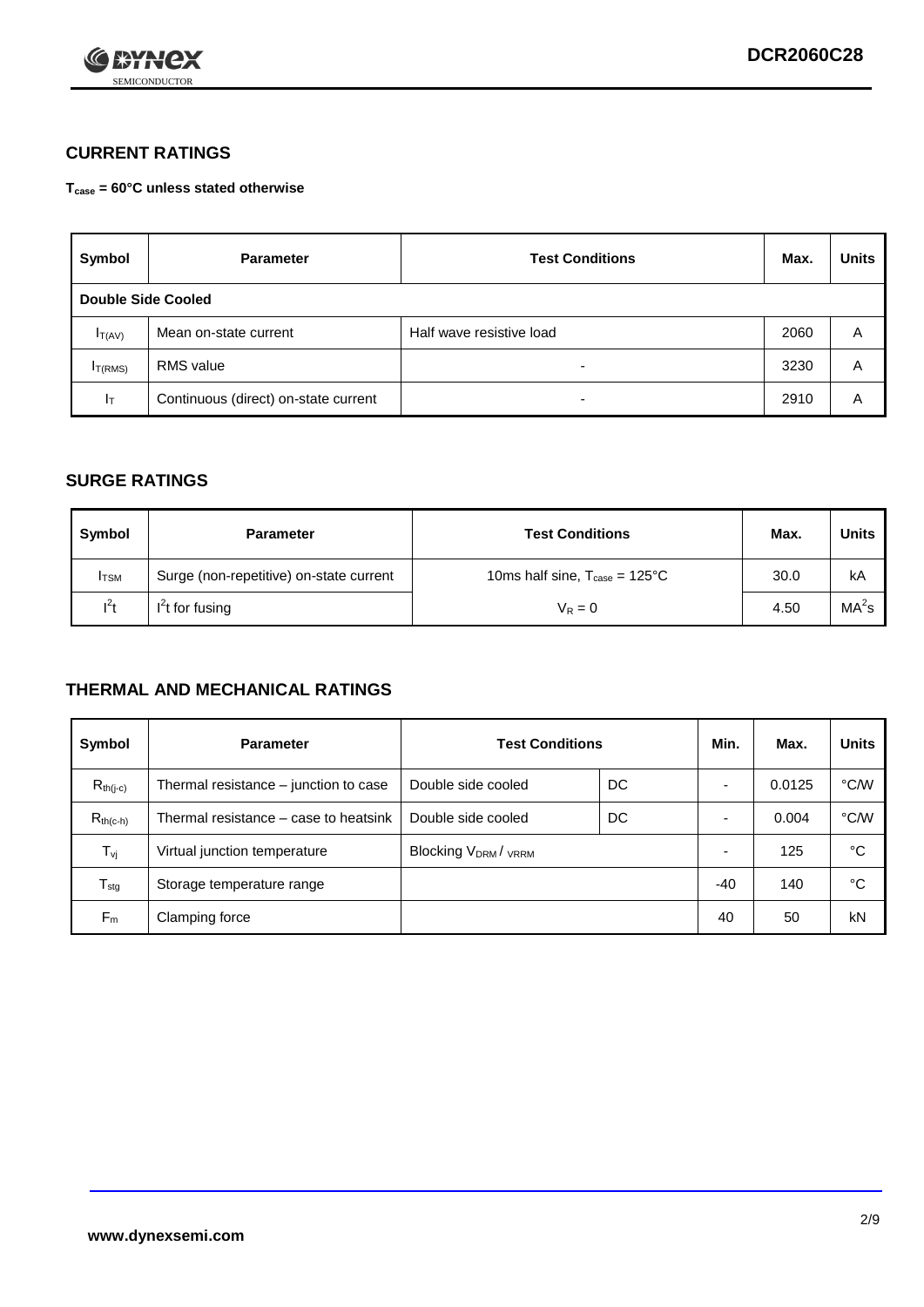

## **DYNAMIC CHARACTERISTICS**

| <b>Symbol</b>     | <b>Parameter</b>                              | <b>Test Conditions</b>                                                        |                                                      | Min.                     | Max.                     | <b>Units</b> |
|-------------------|-----------------------------------------------|-------------------------------------------------------------------------------|------------------------------------------------------|--------------------------|--------------------------|--------------|
| <b>IRRM</b> /IDRM | Peak reverse and off-state current            | At $V_{RRM}/V_{DRM}$ , $T_{case} = 125^{\circ}C$                              |                                                      | $\blacksquare$           | 250                      | mA           |
| dV/dt             | Max. linear rate of rise of off-state voltage |                                                                               | To 67% $V_{DRM}$ , T <sub>i</sub> = 125°C, gate open |                          | $\overline{\phantom{a}}$ | $V/\mu s$    |
| dl/dt             | Rate of rise of on-state current              | From 67% $V_{DRM}$ to 3000A                                                   | Repetitive 50Hz                                      | $\overline{\phantom{a}}$ | 150                      | $A/\mu s$    |
|                   |                                               | Gate source 30V, 10 $\Omega$ ,                                                | Non-repetitive                                       | $\overline{\phantom{a}}$ | 1000                     | $A/\mu s$    |
|                   |                                               | $t_r$ < 0.5µs, T <sub>i</sub> = 125°C                                         |                                                      |                          |                          |              |
| $V_T$             | On-state voltage                              | $I_T = 3000A$ , $T_{case} = 125^{\circ}C$                                     |                                                      |                          | 1.77                     | $\vee$       |
| $V_{T(TO)}$       | Threshold voltage                             | $T_{\text{case}} = 125^{\circ}C$                                              |                                                      | ٠                        | 1.02                     | $\vee$       |
| $r_{\text{T}}$    | On-state slope resistance                     | $T_{\text{case}} = 125^{\circ}C$                                              |                                                      | $\overline{\phantom{a}}$ | 0.25                     | $m\Omega$    |
| $t_{\rm gd}$      | Delay time                                    | $V_D = 67\%$ V <sub>DRM</sub> , gate source 30V, 10 $\Omega$                  |                                                      | ÷,                       | 3.0                      | μs           |
|                   |                                               | $t_r = 0.5 \mu s$ , $T_i = 25^{\circ}C$                                       |                                                      |                          |                          |              |
| $t_{q}$           | Turn-off time                                 | $T_i$ = 125°C, $V_R$ = 100V, dl/dt = 10A/µs,                                  |                                                      | ٠                        | 500                      | μs           |
|                   |                                               | $dV_{DR}/dt = 20V/\mu s$ linear to 67% $V_{DRM}$                              |                                                      |                          |                          |              |
| $Q_{\rm S}$       | Stored charge                                 | $I_T = 4000A$ , tp = 1000us, T <sub>i</sub> = 125°C,<br>$dl/dt = 10A/\mu s$ , |                                                      |                          | 4000                     | μC           |
| $I_{RR}$          | Reverse recovery current                      |                                                                               |                                                      |                          | 190                      | A            |
| IL.               | Latching current                              | $T_i = 25^{\circ}C$ ,                                                         |                                                      | -                        | 1                        | Α            |
| Iн                | Holding current                               | $T_i = 25^{\circ}C,$                                                          |                                                      |                          | 200                      | mA           |

### **GATE TRIGGER CHARACTERISTICS AND RATINGS**

| Symbol          | <b>Test Conditions</b><br><b>Parameter</b> |                                              | Max. | <b>Units</b> |
|-----------------|--------------------------------------------|----------------------------------------------|------|--------------|
| V <sub>GT</sub> | Gate trigger voltage                       | $V_{DRM} = 5V$ , $T_{case} = 25^{\circ}C$    | 3    | V            |
| V <sub>GD</sub> | Gate non-trigger voltage                   | At 40% $V_{DRM}$ , $T_{case} = 125^{\circ}C$ | TBD  | V            |
| Iст             | Gate trigger current                       | $V_{DRM} = 5V$ , $T_{case} = 25^{\circ}C$    | 300  | mA           |
| lgp             | Gate non-trigger current                   | At 40% $V_{DRM}$ , $T_{case} = 125^{\circ}C$ | TBD  | mA           |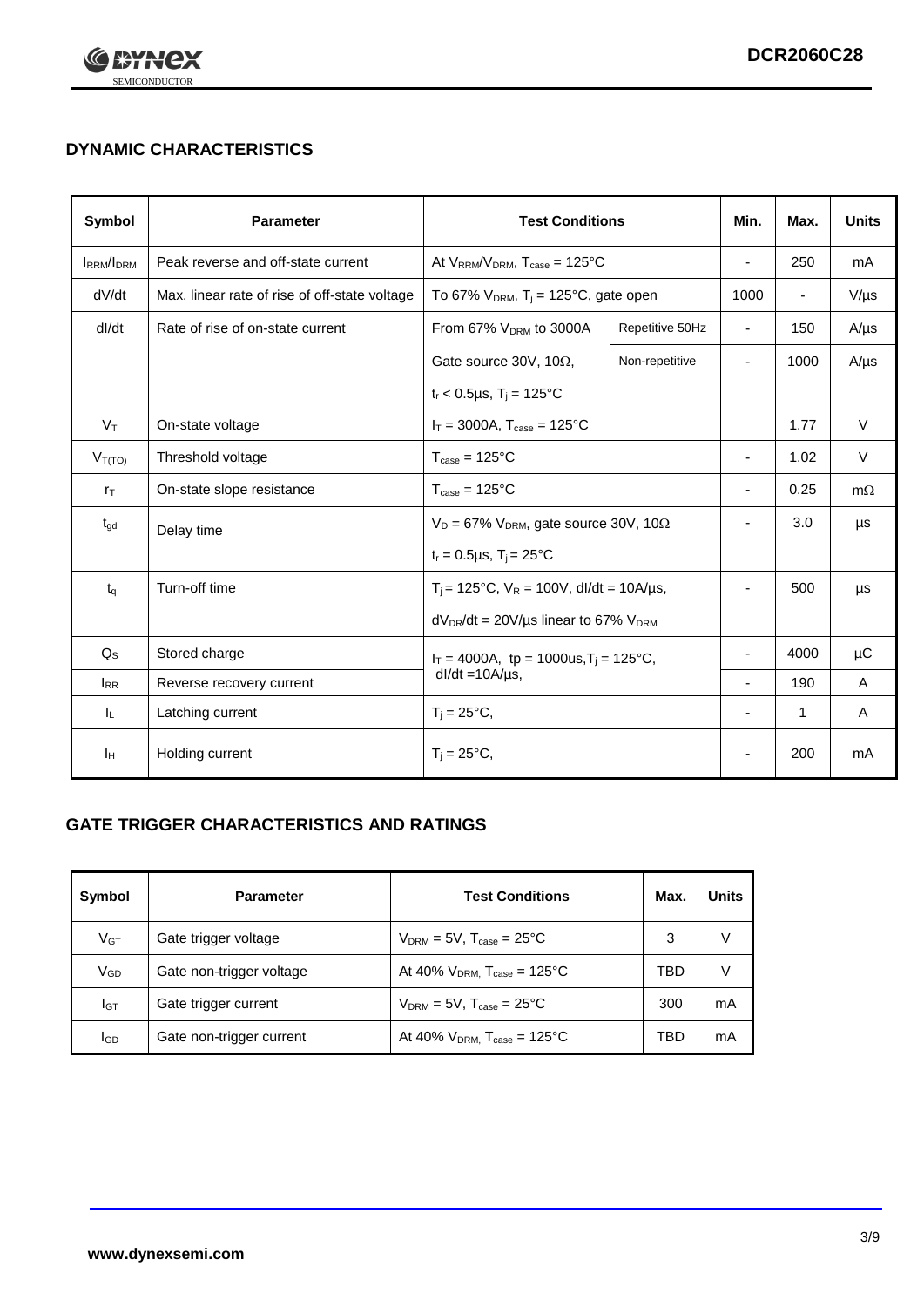

### **CURVES**



**Fig.2 Maximum &minimum on-state characteristics**



**Fig.3 Maximum (limit) transient thermal impedance – junction to case (°C/W)**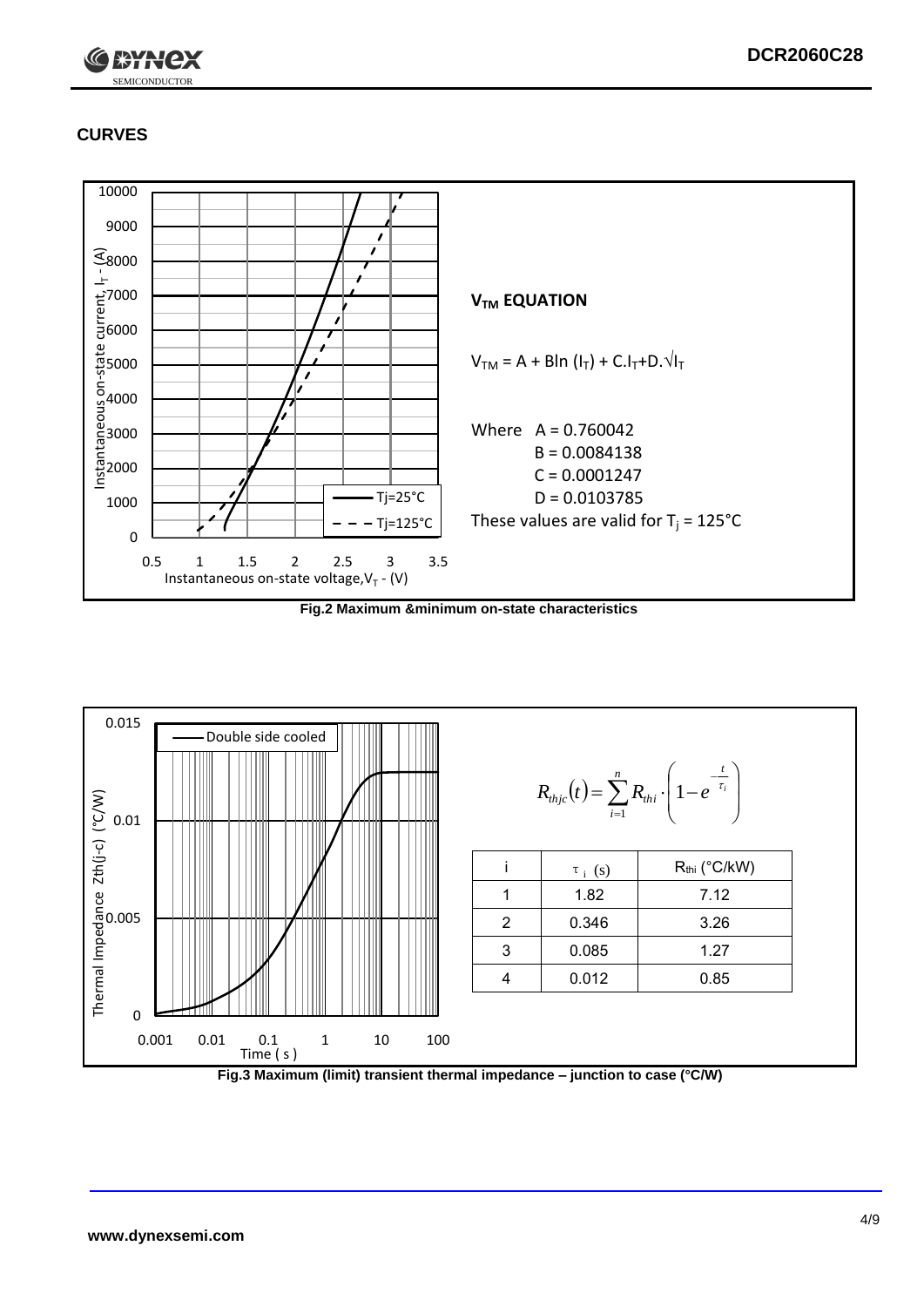





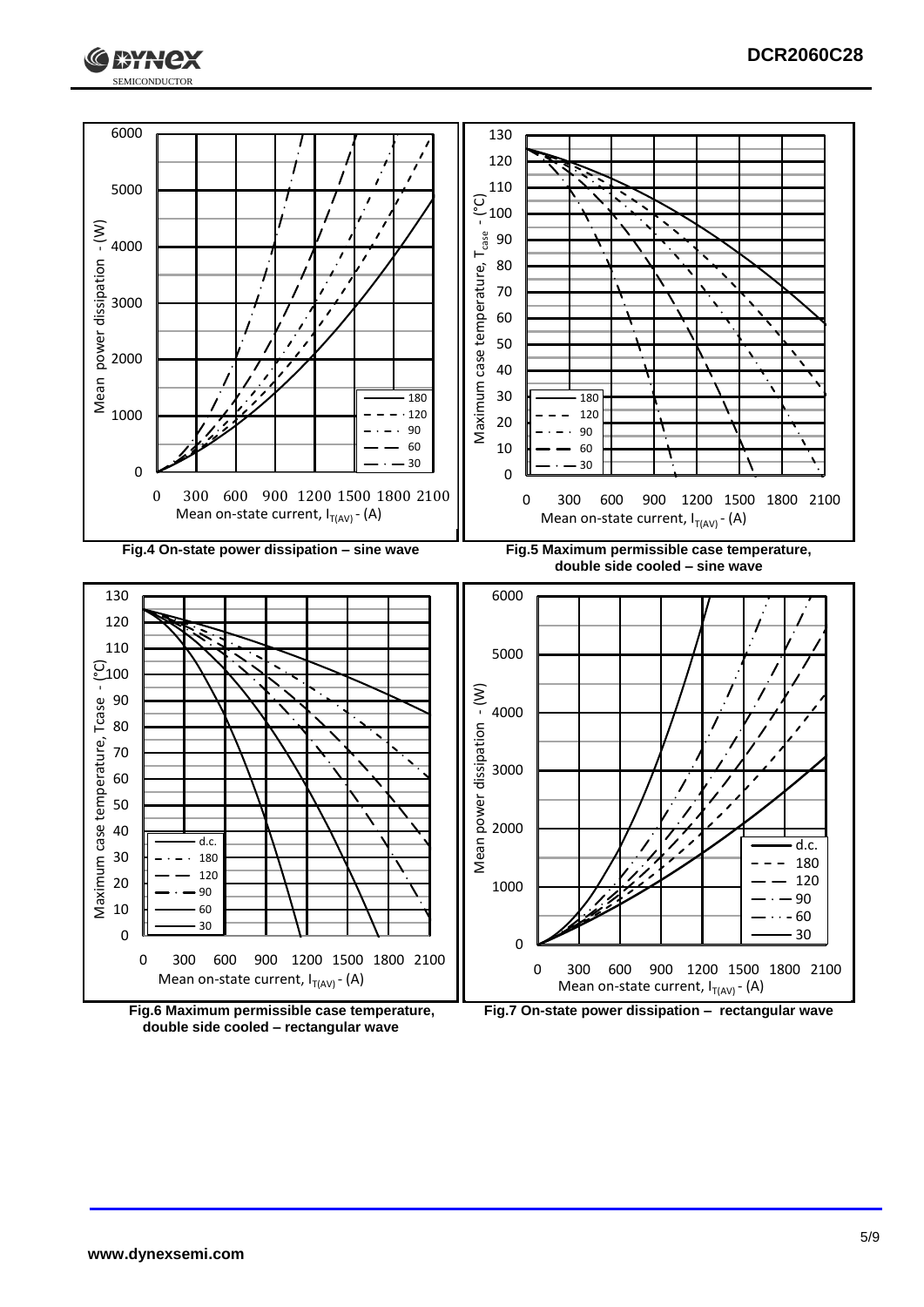



**RYNCX**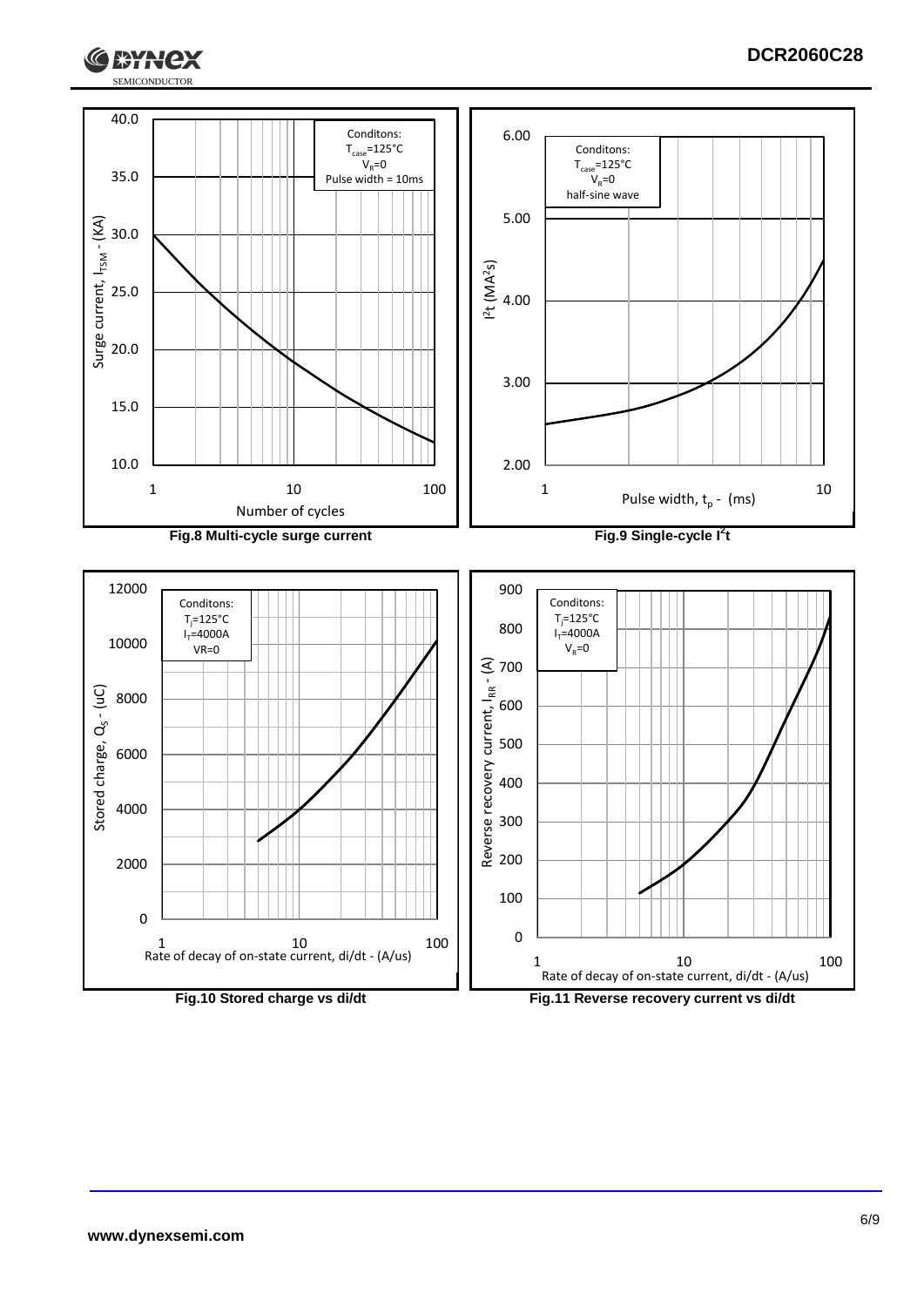

**Fig.12 Gate characteristics**



**Fig.13 Gate characteristics**

**RYH**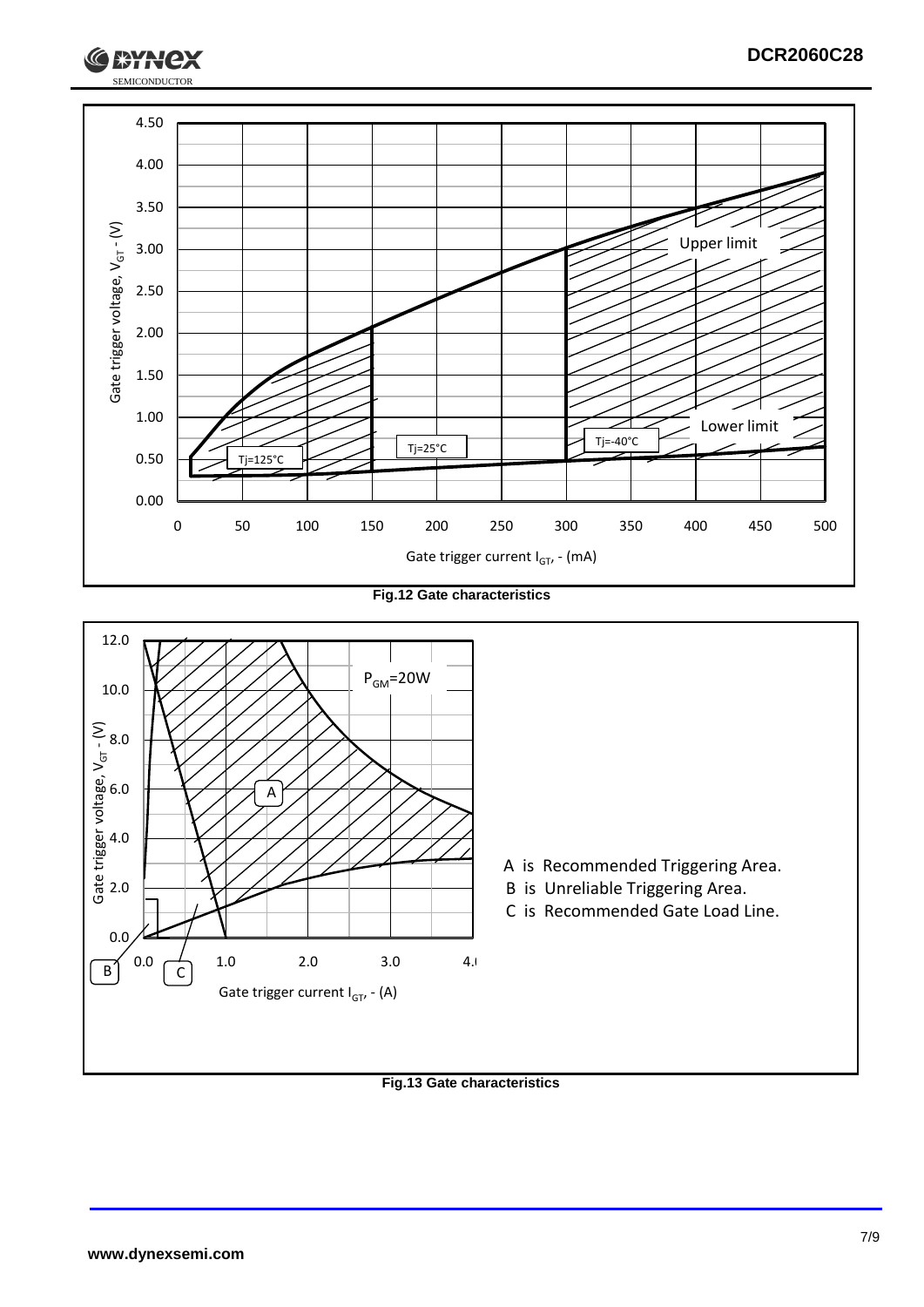

### **PACKAGE DETAILS**

For further package information, please contact Customer Services. All dimensions in mm, unless stated otherwise. DO NOT SCALE.



**Fig.14 Package outline**